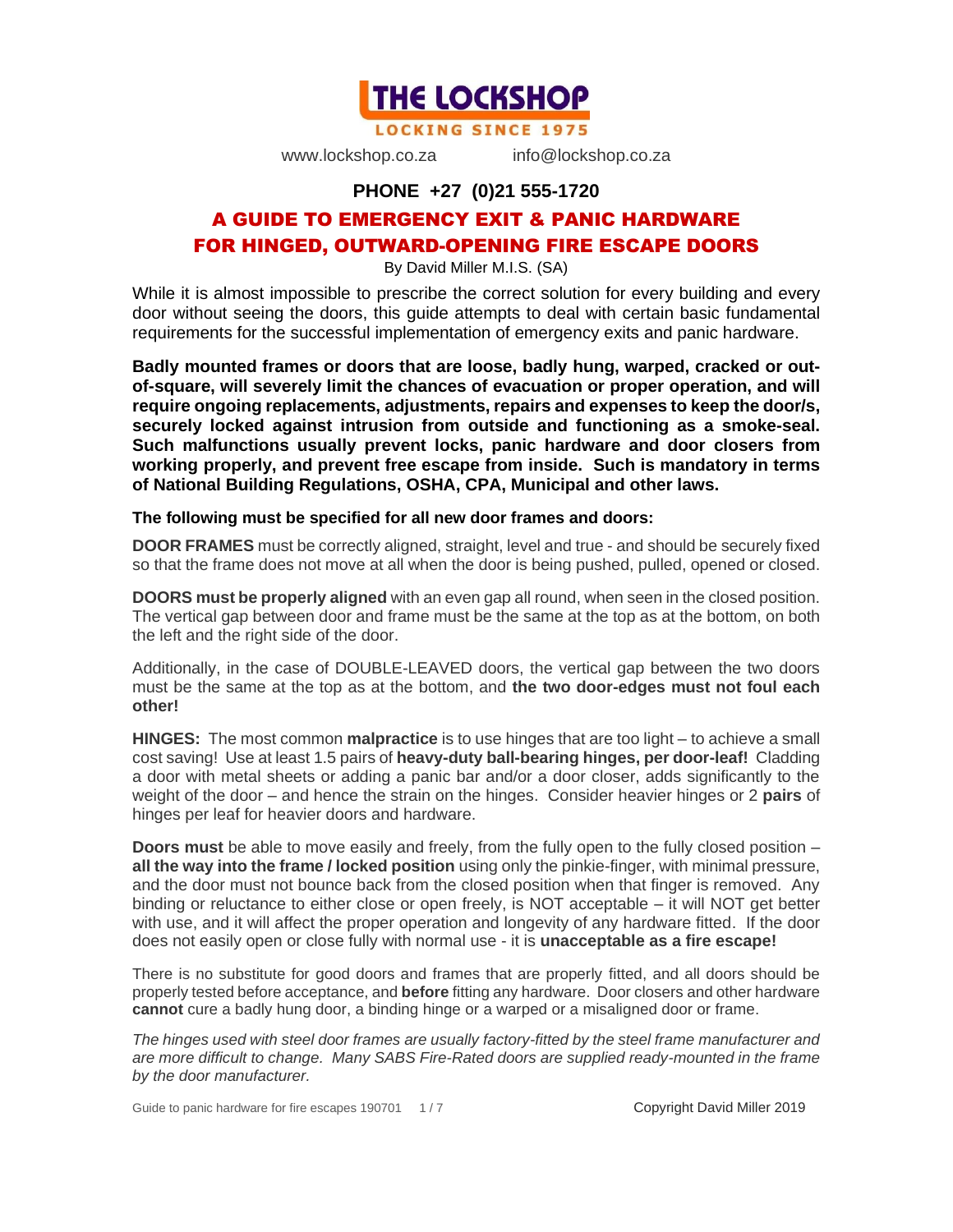# **ALL Emergency Exit Doors must open OUTWARDS - in the direction of escape**

NOTES:

- The fire-rating of doors depends largely on the 'designed occupancy', and the processes and hazards relating to the building, or specific part of the building concerned.
- 'Designed occupancy' is a factor that is considered when determining the Fire-Rating, the size and the number of emergency exit doors required. (e.g. A lecture room with 90 seats has a 'designed occupancy' of 90).
- A building of two or more stories height usually requires more emergency exit doors than a single storey building. The number of stories, the floor area and the designed occupancy are all factors that the authorities will consider when inspecting a building and/or deciding the width and quantity of emergency exits and escape routes required.
- Fire-rating of doors, such as half-hour, one-hour or two-hour resistance to fire is generally determined by the risks involved, the processes carried out, the nature of goods stored and the number of people who could be in the building at any time.
- The door between a factory and the office or other part of a building is usually Fire-Rated and is intended to be automatically closed by a door closer, to ensure that smoke and fire do not spread from compartment "A" to compartment "B" and vice-versa, for 30, 60 or 120 minutes, as the case may be. The final external exit door is usually not Fire-Rated – but this too will depend on the risk factors on either side of the door, and the goods stored or processes taking place inside and outside the building.
- Keeping fire exits closed is critical in order to prevent the ingress of fresh air. Oxygen would fan the fire and cause it to spread more quickly. Fresh air also causes a draught which drives the smoke through the building. Smoke is a killer – victims usually become unconscious and then die of asphyxia long before the fire reaches them.
- If an instruction has been issued by the Fire Authority to comply with regulations– it is important to consult that document to ascertain exactly what the authorities require, and to share that document with contractors before they quote. The specification may include important details such as fire rating, door selectors, door closers etc.
- Door selectors are used to ensure that the fixed (second-opening leaf) leaf closes before the moving (first-opening) leaf. This is of importance to ensure a proper air and smoke "seal", and to prevent breaking of the "lip" of a rebated door, (which happens when rebated doors are closed in the incorrect order).
- Door closers: For Fire and Emergency Exits and for Access Control doors, use **CISA** Fire-Rated dual action surface mounted overhead door closers (CE mark for Reg. EU No. 305/2011). Fit one **CISA** model **C1510 or C1610** or the **GEZE** equivalent on each door-leaf, depending on total size of the door-leaf and the draught/wind conditions.
- Whenever there is a need to specify new doors, **all care must be taken to specify the correct fire-rating, and the highest standards of workmanship, in fitting and aligning such doors.** It should be stipulated that the prevailing 'general standard of the industry' is simply not sufficient.

Whilst the information in this document is intended for general guidance, it is not a substitute for good, expert on-site advice, on a door-by-door basis.

**NO LIABILITY is accepted for consequential or any other losses at any time from any cause -** regardless of whether or not this guidance is correctly applied.



**Phone +27 (0)21 555-1720 info@lockshop.co.za**

Guide to panic hardware for fire escapes 190701 2/7 Copyright David Miller 2019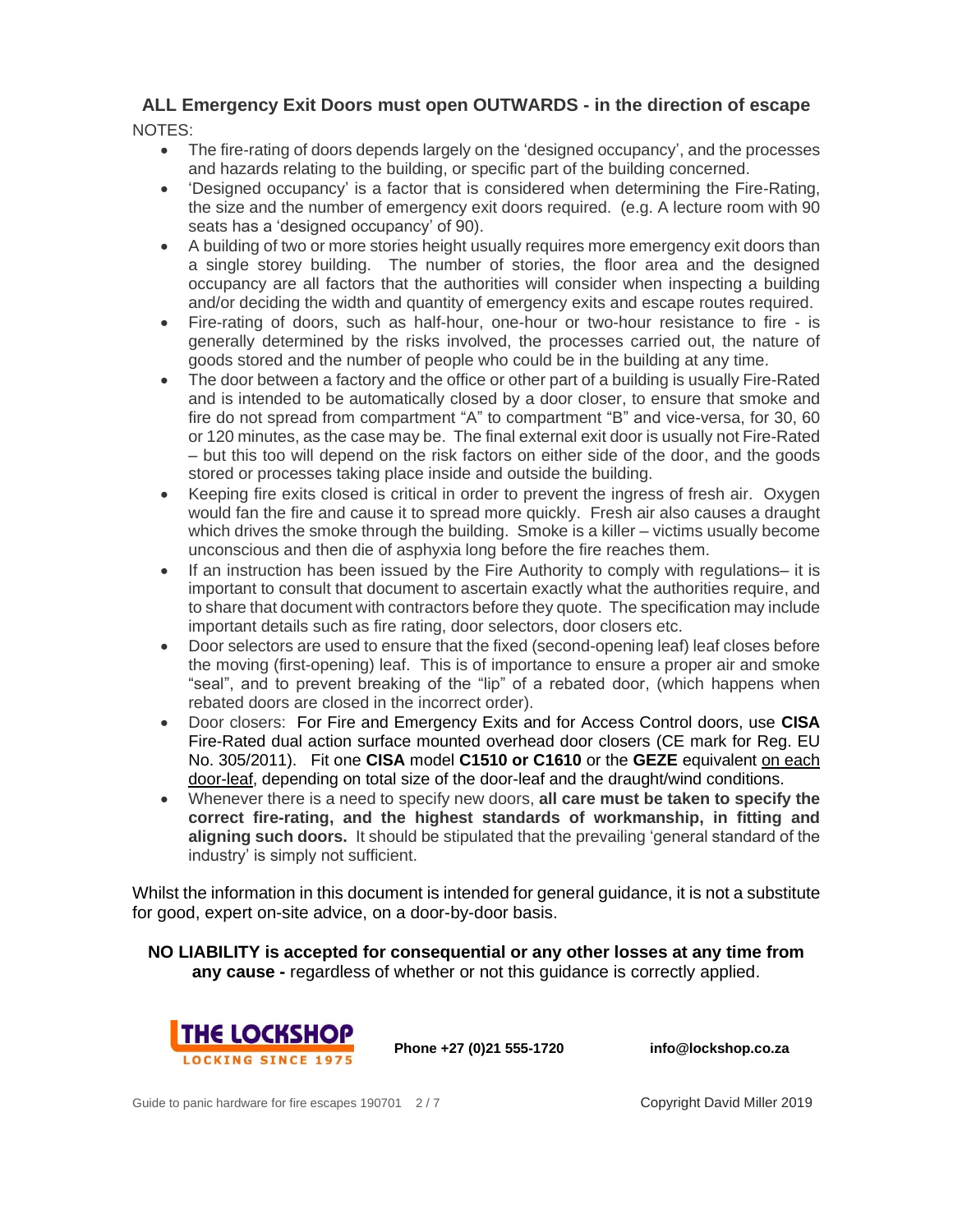**THE LOCKSHOP** 

**LOCKING SINCE 1975** 

www.lockshop.co.za info@lockshop.co.za

**PHONE +27 (0)21 555-1720**

# PANIC HARDWARE FOR HINGED, OUTWARD-OPENING FIRE ESCAPE DOORS

**INDUSTRIAL STYLE PANIC BARS**



**From the Boardroom Door - to the Factory Floor – we have secure solutions that work!**

Guide to panic hardware for fire escapes 190701 3/7 Copyright David Miller 2019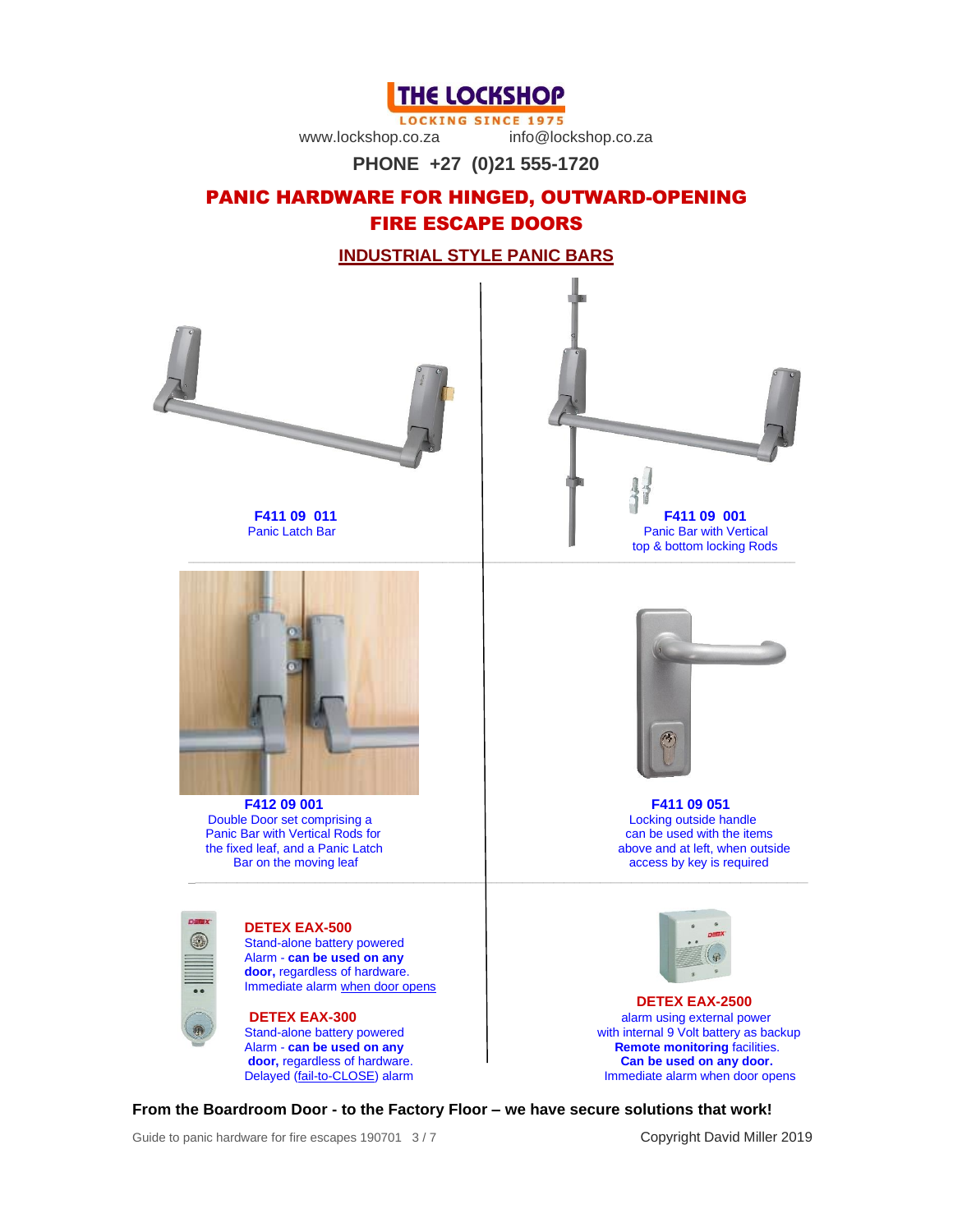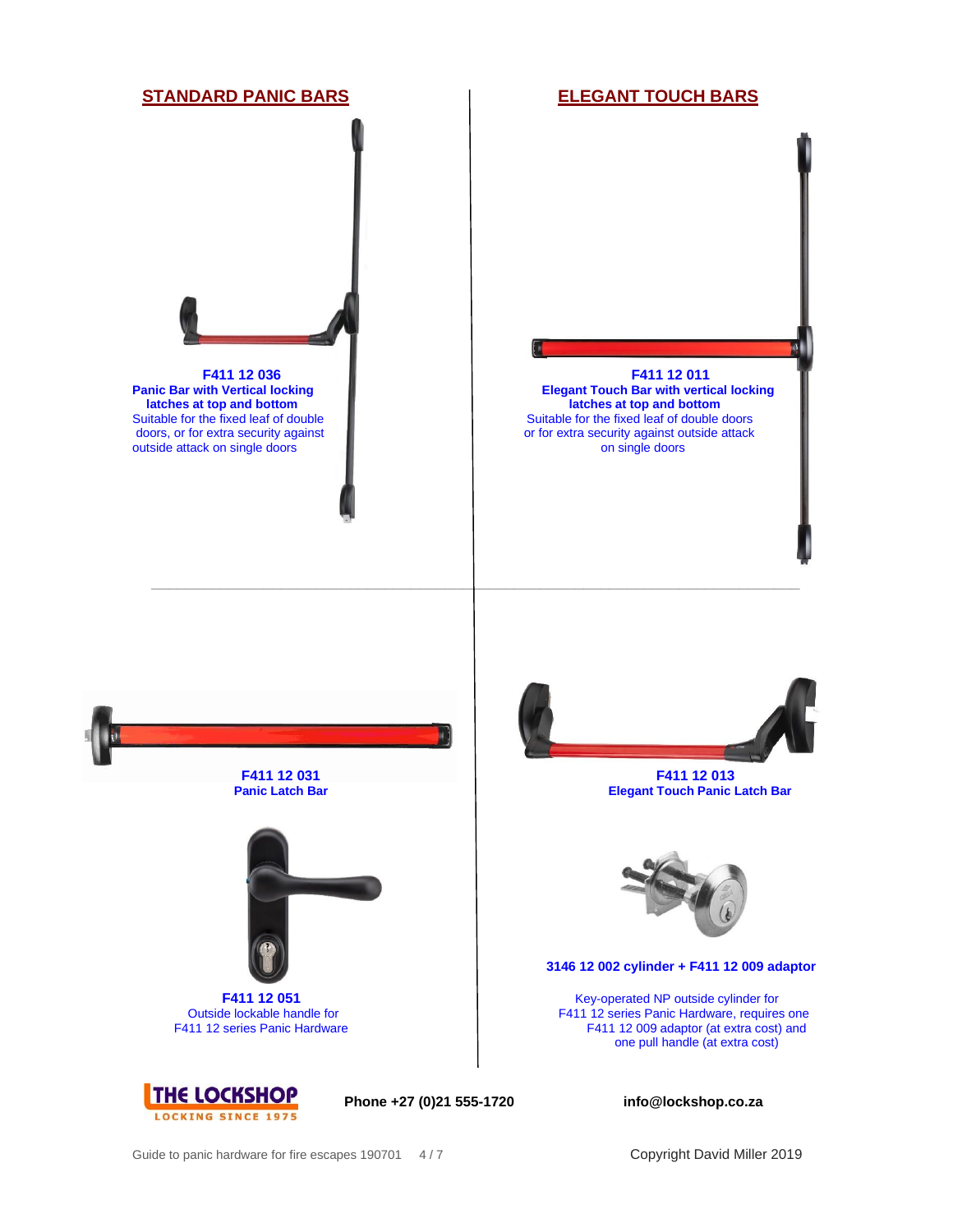#### **OTHER PANIC HARDWARE**

---------------------------------------------------------------------------------------------------------------------------------------------------------------------------------------------------------



Escape latch handle – only permitted **F181 12 101 12-volt AC**<br>for <u>very small</u> occupancies Surface mounted electric striker fo



 **F411 12 041 F181 12 102 12-volt DC Surface mounted electric striker for access** control using F411 12 series Panic Latches





DOUBLE DOORS WITH PANIC HARDWARE & ACCESS CONTROL The illustration at left shows (the inside view of) a pair of double doors fitted with emergency exit (panic) hardware, allowing escape from either door at any time by pushing either bar. The panic bar with vertical rods at left secures the fixed leaf. The moving leaf (at right) is locked against the fixed leaf by a touch bar, which when pushed, drives a morticed lock, as illustrated at right above. No power is used by this lock; it can always be opened from the inside by pushing the bar, and from outside by using a key. An electric strike release, fitted to the fixed leaf, will – when operated electrically, release the moving leaf. Many variations on this theme are possible, including operation from outside by high security key and / or electric release using biometrics, Blue Tooth, mobile phones, codes or proximity tags. **-------------------------------------------------------------------------------------------------------------------------------------------------------------------------------------------------------------**

### **DETEX HEAVY DUTY ALARMED EMERGENCY EXIT DEVICES**



- **Heavy duty 20 mm stainless steel deadlocking latch ensures automatic re-locking when the door closes and withstands 600 Kg pressure!**
- **UL listed panic hardware, UL listed fire exit hardware, ANSI/BHMA certified A156.3UBC 97 standard 7-2 & UL10C for positive pressure**
- **Exceeds the USA 500,000 cycle testing requirement 10 YEAR mechanical / 3 YEAR electrical - limited manufacturer's warranty**



**Phone +27 (0)21 555-1720 info@lockshop.co.za**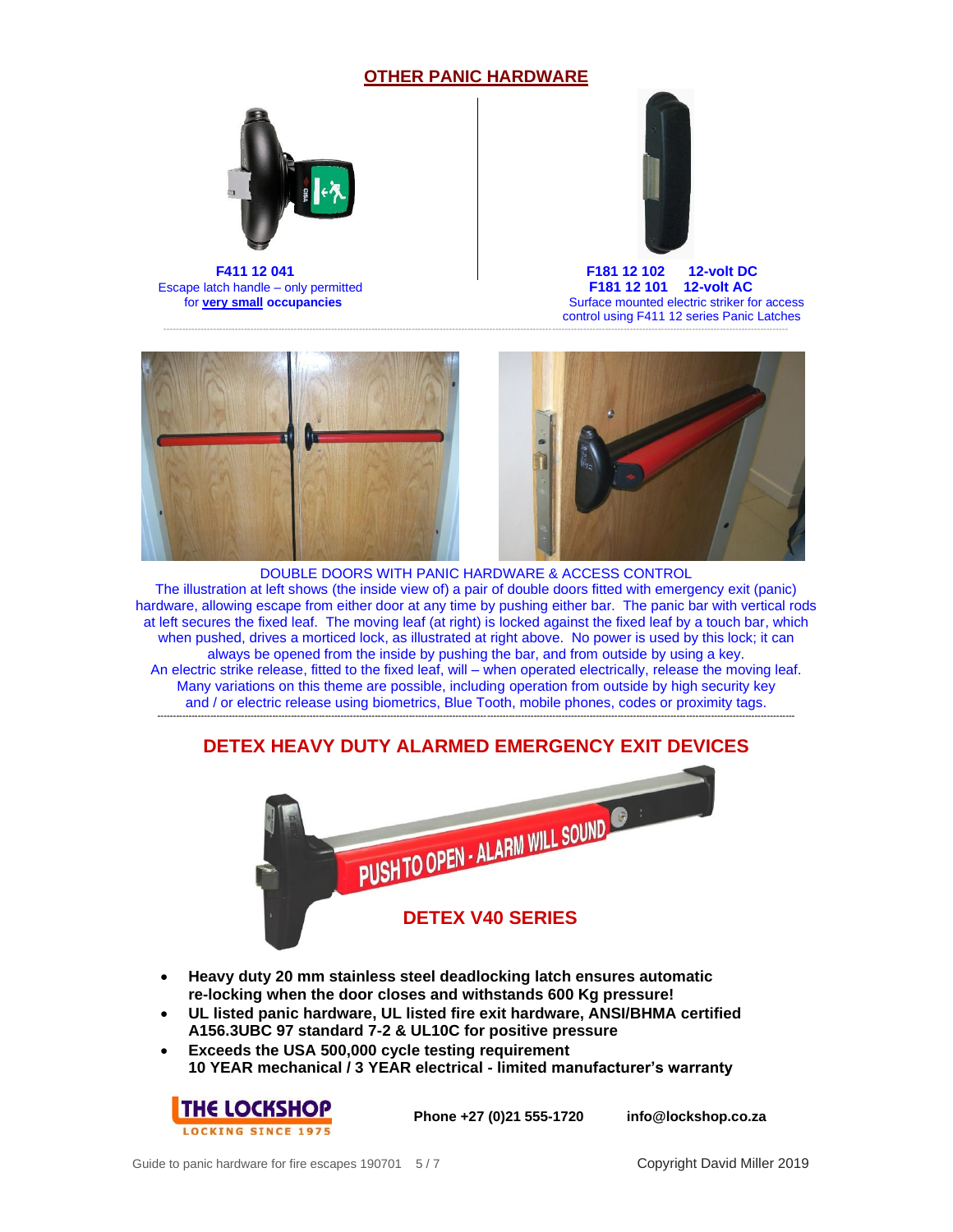**DETEX** panic hardware is heavier and more ruggedly constructed than other brands and has its heavy operating mechanisms inside the push-bar. There are limits to the size to which each of the **DETEX V40** models can be cut, due to the fact that the push-bar is not just the empty hollow tube/section found in conventional panic bars.

**Please supply accurate FRAME-TO-FRAME MEAUREMENTS as shown below:**



 **INSIDE**

Note that the panic device must be able to pass through the smallest inside measurement of the frame, shown as the **Frame-to-Frame size**, indicated by the arrows above

**WHEN SPECIFYING PANIC HARDWARE ALWAYS MEASURE THE DOOR FRAME FROM THE INSIDE**

while the door is **CLOSED**. Note that the door is usually **bigger** than the inside measurement of the frame. Since emergency exit doors always opens outward, it is essential to ensure that the panic device can pass through the opening without touching the frame (or the other door-leaf, in the case of double-doors). Take the **inside** measurement between the left side and the right side of the door frame – **as shown in green above**



|                                        | <b>DETEX V40</b> models are supplied 865 mm wide out-of-the-box.<br>They can be cut down to the following MINIMUM Frame-to-Frame sizes:                           | <b>MINIMUM</b> |
|----------------------------------------|-------------------------------------------------------------------------------------------------------------------------------------------------------------------|----------------|
| <b>MODELS WITH INTERNAL 95dB ALARM</b> |                                                                                                                                                                   |                |
| <b>V40 x EI</b>                        | Local alarm & micro-switches for remote monitoring.<br>Requires external 12-volt regulated power for alarm                                                        | 790 mm         |
| <b>V40 X EB</b>                        | Stand-alone model with battery powered alarm                                                                                                                      | 810 mm         |
| <b>V40 x EB x W</b>                    | Rugged weatherised, alarmed version designed<br>for outdoor use Weatherproofed to US Military Spec<br>for salt fog & driving rain                                 | 810 mm         |
| <b>V40 x EE</b>                        | Delayed exit models (15 secs) with full monitoring<br>and bypass facilities. The delay facility requires permission<br>of the local authority                     | 830 mm         |
| <b>V4001 x ER</b>                      | Electrically retractable latch - needs 24V DC for entry,<br>and no power to exit. NO internal alarm.<br>Monitoring is an optional extra – specify V4001 x ER x EX | 860 mm         |
| <b>V40</b>                             | Heavy-duty touch-bar matching panic device.<br><b>Mechanical only.</b><br>NO electronics, alarm or monitoring facilities                                          | <b>710 mm</b>  |

**If the openings are too narrow for the above solutions – please ask us for alternative products.**

Phone +27 (0)21 555-1720<br> **THE LOCKSHOP**<br> **LOCKING SINCE 1975**<br> **EXECUTE:**